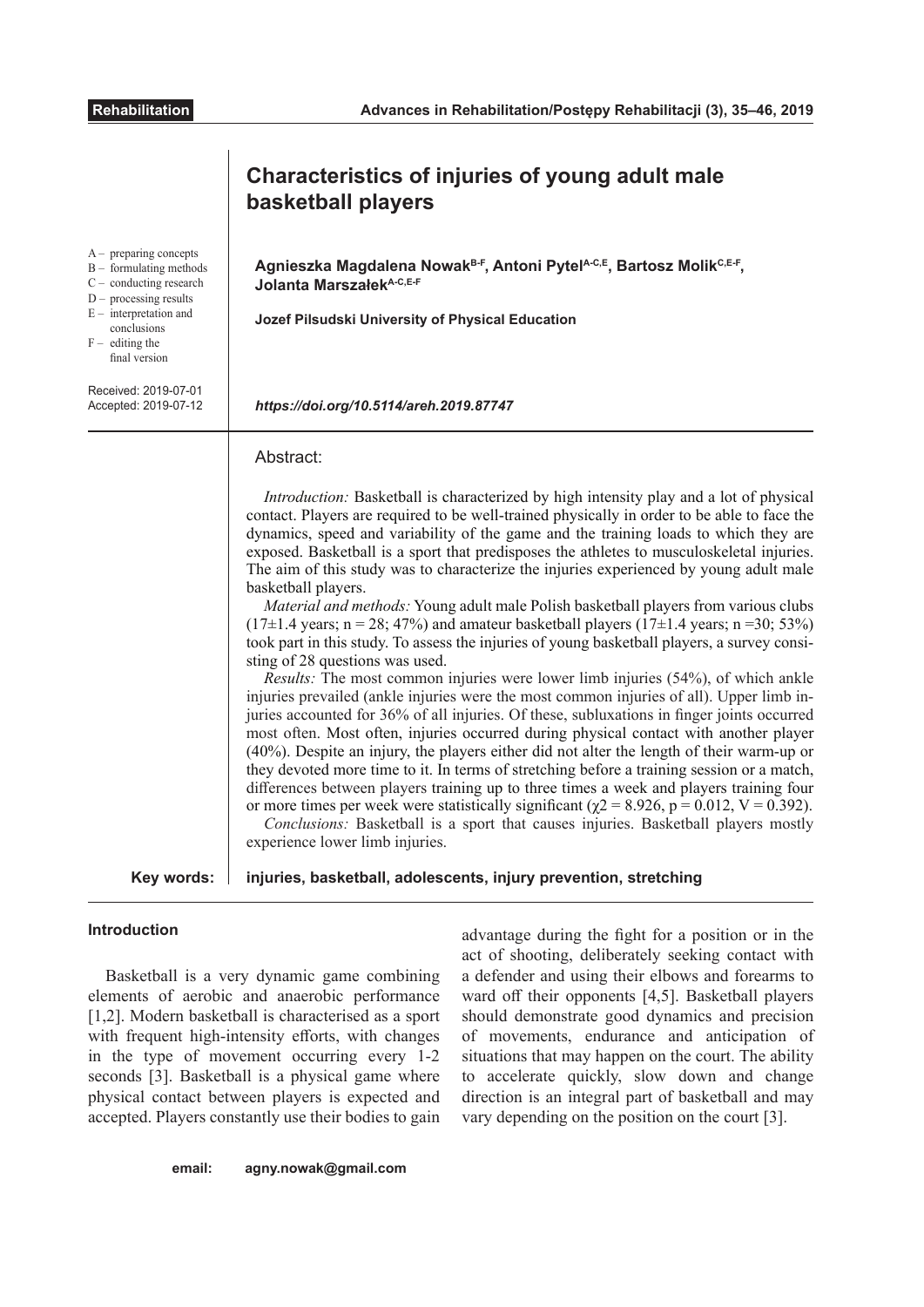There is no division into attackers and defenders in basketball. However, within the team, players can be divided into five positions: point guard (PG), shooting guard (SG), small forward (SF), power forward (PF) and center (C) [3]. These positional assignments are not fixed because it often happens that an athlete plays in two or even three positions in one game.

The dynamics, speed and changeability of the basketball game mean that to be well-prepared for it, players take part in training sessions that focus on improving power, speed, endurance and strength. Excessive training loads as well as the game itself may lead to injuries [6] and various overloadrelated stresses can cause overtraining syndromes, which affects players' performance [7] and impacts their ability to participate in training sessions and games [4,5,8].

On the other hand, the physical contact between players in the air is particularly dangerous in contact sports like basketball is (e.g. during offensive situation on the opponent side) [9]. This contact often occurs during the fight for the ball while rebounding, shooting and when blocking shots**.** The main mechanisms of basketball injuries were falls to the floor and landing on an opponent's foot (classic ankle joint injuries) [10,11]. Additionally, changes in the direction of dribbling and contact/collision with the opponent mainly resulted in knee injuries, while contact with sports elements primarily caused finger injuries [10]. The most frequent injuries described in the literature include lower limb injuries such as

ankle sprains, knee injuries [4,5,8,10], low back pain [4,12] and finger injuries [10]. According to López González et al. [10], the most common injuries in male and female amateur basketball players (8-34 years old) are ligament sprains (45.8%), followed by bruises, dislocations/fractures and muscle-tendon injuries (16.7%, 16.7% and 12.5%, respectively) [10]. Pasanen et al. [8], who focused on ligament or joint injuries only, reported that these types of injuries accounted for 67% of all injuries in male and female adolescent players (12-18 years old) [8]. It was noted that none of the authors focused on different types of injuries in a group of young adult males (15-20 years old). Hence, the aim of the study was to characterize injuries in young adult male basketball players based on their knowledge.

#### **Material and methods**

Fifty-eight adolescent and young male Polish basketball players aged between 15 and 20  $(\pm 1.4)$ took part in this research (n=58). The study was conducted during the summer basketball camp. The players were divided according to the sports level represented. Twenty-eight study participants were professional players (club players), while 31 subjects played basketball only in the amateur league (amateur players). Coaches and players gave their informed consent to participate in the study. The characteristics of the study group are presented in Table 1 (Table 1).

**Tab. 1.** The characteristics of the study group divided into professional and amateur players

|                  | Club players $(n=28)$ |           |      |      |      |           | Amateur players $(n=30)$ |      |
|------------------|-----------------------|-----------|------|------|------|-----------|--------------------------|------|
| Parameters       | $\mathbf{v}$<br>л     | <b>SD</b> | Min  | Max  |      | <b>SD</b> | Min                      | Max  |
| Age (years)      |                       | 1.4       | 15   | 20   |      | 1.4       | 16                       | 20   |
| Body height (cm) | 183                   | 6.5       | 172  | 195  | 183  | 9.2       | 170                      | 200  |
| Body weight (kg) | 78                    | 12.3      | 60   | 100  | 76   | 6.8       | 55                       | 100  |
| BMI (kg)         | 23.1                  | 2.7       | 18.1 | 28.7 | 22.6 | 2.2       | 17.5                     | 26.6 |

 $\overline{x}$  – mean; SD – standard deviation; Min – the smallest value; Max – the highest value; BMI – body mass index

An original questionnaire consisting of 28 questions was used. Questions 1-4 concerned anthropometric data of the players. Questions 5-9 referred to the number of training sessions per week, position on the court, type of surface for training/matches and game shoes. Questions 10-17 regarded injuries, i.e. the part of the body affected by the injury, the type of the injury, the cause and circumstances of the injury, the presence of the coach when the injury was sustained, reinjury occurrence, the consultation in relation to the injury, exclusion from training/matches, the type of treatment used. Questions 18-28 concerned an individual warm-up before and after the injury, stretching before and after training/matches, types of exercises used in an individual warm-up before and after the injury, post-exercise recovery, orthopaedic support, the impact of the injury on physical fitness and the types of activities during training, where the discomfort associated with the injury is noticeable.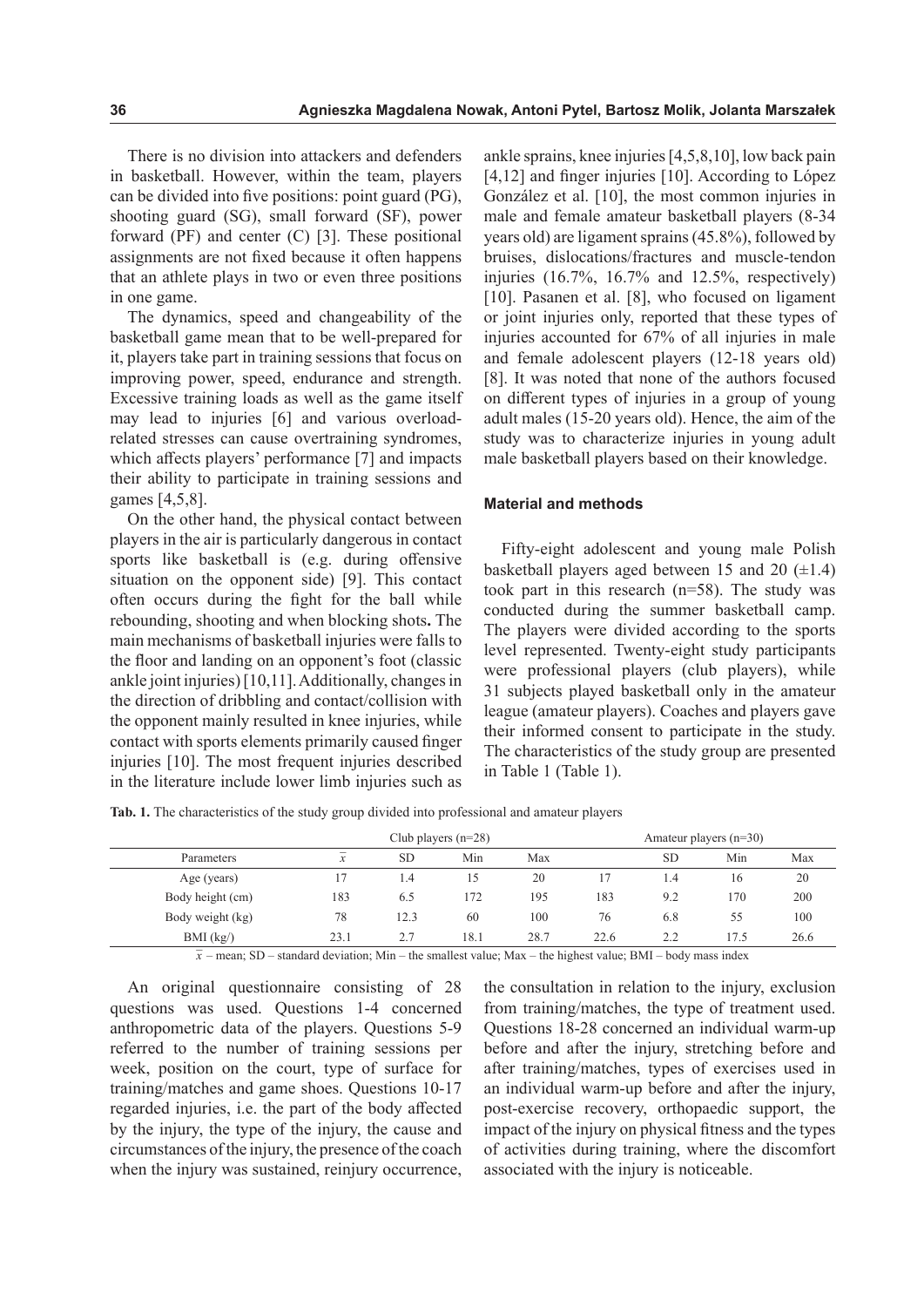The following definition of an injury was adopted for the purposes of the study: sports injury is any damage of the body that happened to the participant during training or during the basketball match and made it difficult for him to play basketball for some time, i.e. the injury precluded the player from taking active part in training or matches [13].

### *Statistical analysis*

Excel and IBM SPSS Statistics 24 were used for statistical analysis. The results are presented as numbers and percentages. In order to analyse the data, the research group was divided according to three criteria: 1. Club players and amateur players, 2. Training twice a week and more, 3. Playing on a surface adapted to basketball and playing on other types of floor. The answers to the questions obtained from the subgroups were compared. The chi-square test  $(\chi^2)$  was used to check the dependence between the type of responses given and group affiliation. Statistical significance was assumed at the level of p <0.05. In addition, Cramer's V was calculated.

### **Results**

The study group consisted of 39 backcourt players and 19 frontcourt players. Just over 50% of the respondents declared that they played and trained on the surface adapted to basketball. Most of the respondents (82%) experienced an injury of more than one part of the body. The most common injuries concerned lower limbs (54%) and upper limbs (36%). Among injuries of the lower limbs, ankle injuries prevailed (about 55%), while among injuries of the upper limbs, finger injuries predominated (about 53%). The most frequently declared cause of the injury was physical contact with another player. Over half of the respondents declared that they had experienced the same injury again. Detailed answers to selected questions from the questionnaire are presented in table 2 and table 3.

| Ouestion                              | Answer                        | Number of answers (N) | Percentage of answers (%) |
|---------------------------------------|-------------------------------|-----------------------|---------------------------|
|                                       | 1-2 times per week            | 22                    | 37.9%                     |
|                                       | 3-4 times per week            | 25                    | 43.1%                     |
| How many times a week do you train?   | 5-6 times per week            | 7                     | 12.0%                     |
|                                       | 7 times per week              | 4                     | 6.8%                      |
|                                       |                               | $N = 58$              | 100.0%                    |
|                                       | Less often than once a season | 7                     | 12.0%                     |
|                                       | Once a season                 | 33                    | 56.8%                     |
| How often do you change sports shoes? | Twice a season                | 16                    | 27.6%                     |
|                                       | More than twice in the season | $\overline{2}$        | 3.4%                      |
|                                       |                               | $N = 58$              | 100.0%                    |
|                                       | Head                          | 3                     | $3.0\%$                   |
|                                       | Chest                         | $\mathbf{0}$          | $0.0\%$                   |
|                                       | Back                          | 6                     | $6.0\%$                   |
| What part of your body was injured?   | Upper limb                    | 36                    | 36.0%                     |
|                                       | Lower limb                    | 54                    | 54.0%                     |
|                                       | Neck                          |                       | 1.0%                      |
|                                       |                               | $N=100$               | 100.0%                    |
|                                       | Twist/sprain                  | 39                    | 33.9%                     |
|                                       | Dislocation                   | 21                    | 18.3%                     |
|                                       | Rupture                       | 5                     | 4.4%                      |
|                                       | Break/fracture                | 15                    | 13.0%                     |
| What kind of an injury was it?        | Contusion/Bruises             | 16                    | 13.9%                     |
|                                       | Strain                        | 13                    | 11.3%                     |
|                                       | Other                         | 6                     | 5.2%                      |
|                                       |                               | $N = 115$             | 100.0%                    |

**Tab. 2.** Answers to the questions related to the game and the injury experienced by the tested basketball players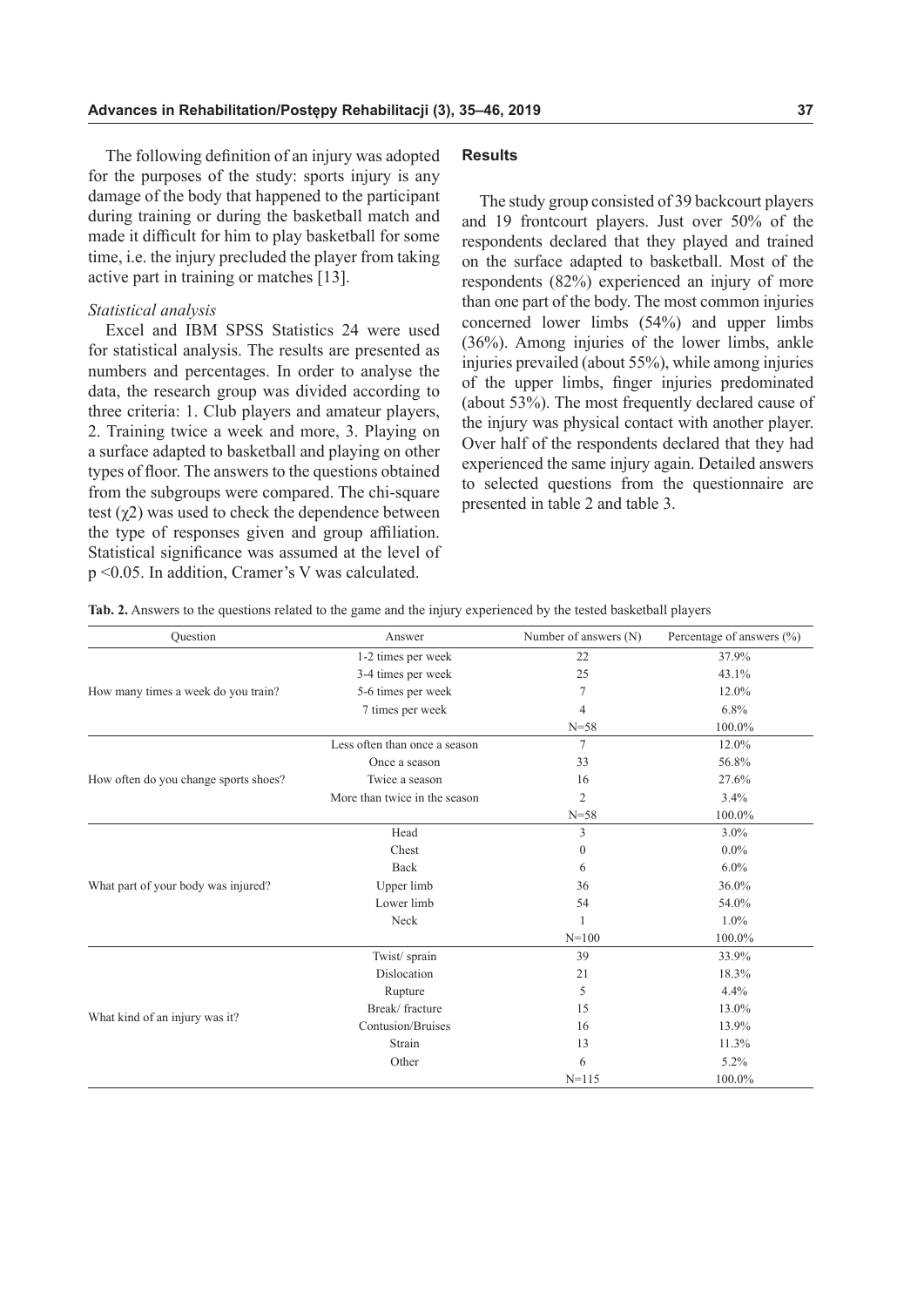### **38 Agnieszka Magdalena Nowak, Antoni Pytel, Bartosz Molik, Jolanta Marszałek**

|                            | Physical contact with another player | 36       | 40.4%   |
|----------------------------|--------------------------------------|----------|---------|
|                            | Jumping                              | 6        | $6.7\%$ |
|                            | Landing                              | 8        | $9.0\%$ |
|                            | Changing direction                   |          | $1.1\%$ |
| How did the injury occur?  | Contact with the ball                | 16       | 18.0%   |
|                            | Running                              | 4        | 4.5%    |
|                            | Falling down                         | 3        | 3.4%    |
|                            | Overload                             | 15       | 16.9%   |
|                            |                                      | $N = 89$ | 100.0%  |
|                            | During a training session            | 34       | 45.3%   |
| When did the injury occur? | During a match                       | 41       | 54.7%   |
|                            |                                      | $N = 75$ | 100.0%  |

**Tab. 3.** Answers to the questions related to the consequences of injuries and preventive actions taken by the surveyed basketball players

| Ouestion                                                                           | Answer           | Number of answers (N) | Percentage of answers $(\% )$ |
|------------------------------------------------------------------------------------|------------------|-----------------------|-------------------------------|
|                                                                                    | Yes              | 31                    | 53.4%                         |
| Have you had the same injury again?                                                | N <sub>o</sub>   | 27                    | 46.6%                         |
|                                                                                    |                  | $N = 58$              | 100.0%                        |
|                                                                                    | $<$ 1 week       | 13                    | 22.4%                         |
|                                                                                    | 1-2 weeks        | 16                    | 27.6%                         |
| How many average training days did you lose due<br>to the injury?                  | 3-4 weeks        | 14                    | 24.1%                         |
|                                                                                    | >4 weeks         | 15                    | 25.9%                         |
|                                                                                    |                  | $N = 58$              | 100.0%                        |
|                                                                                    | Up to 10 minutes | 28                    | 48.3%                         |
|                                                                                    | $10-20$ minutes  | 24                    | 41.4%                         |
| How much time did you spend performing<br>an individual warm-up before the injury? | $20-30$ minutes  | 5                     | 8.6%                          |
|                                                                                    | Over 30 minutes  |                       | 1.7%                          |
|                                                                                    |                  | $N = 58$              | 100.0%                        |
|                                                                                    | Longer           | 29                    | 50.0%                         |
| Is your warm-up longer or shorter after the injury?                                | Shorter          | 3                     | 5.2%                          |
|                                                                                    | No change        | 26                    | 44.8%                         |
|                                                                                    |                  | $N = 58$              | 100.0%                        |
|                                                                                    | Yes, always      | 35                    | 60.3%                         |
| Do you do stretching exercises before training                                     | Yes, rarely      | 17                    | 29.3%                         |
| sessions or matches?                                                               | No               | 6                     | 10.3%                         |
|                                                                                    |                  | $N = 58$              | 100.0%                        |
|                                                                                    | Yes, always      | 18                    | 31.0%                         |
| Do you stretch after sports activities?                                            | Yes, rarely      | 29                    | 50.0%                         |
|                                                                                    | No               | 11                    | 19.0%                         |
|                                                                                    |                  | $N = 58$              | 100.0%                        |
|                                                                                    | Yes              | 36                    | 62.1%                         |
| Do you use any post-exercise recovery strategies?                                  | N <sub>o</sub>   | 22                    | 37.9%                         |
|                                                                                    |                  | $N = 58$              | 100.0%                        |

Most often, players did an individual warm-up for up to 10 minutes or 10-20 minutes. After the first injury, 50% of the respondents lengthened their individual warm-up time, whereas 44.8% of the respondents did not change it. Most players (89.6%) declared that they do stretching exercises before matches or training sessions. Also, most respondents (81%) thought that stretching exercises after sports activities are needed. Such exercises were always done by every third person and were rarely done by every second person (Tab.3).

Figure 1 shows the types of exercises performed by the players during an individual warm-up before and after the injury occurred. The most commonly used exercises prior to sustaining the injury were running, static stretching and ball exercises (24%, 23% and 21%, respectively). After the injury, such activities included running, static stretching and dynamic stretching (24%, 22% and 21%, respectively) (Fig. 1). Tables 4, 5 and 6 present the relationships between the types of answers to the questions in the questionnaire and affiliation to one of the three subgroups examined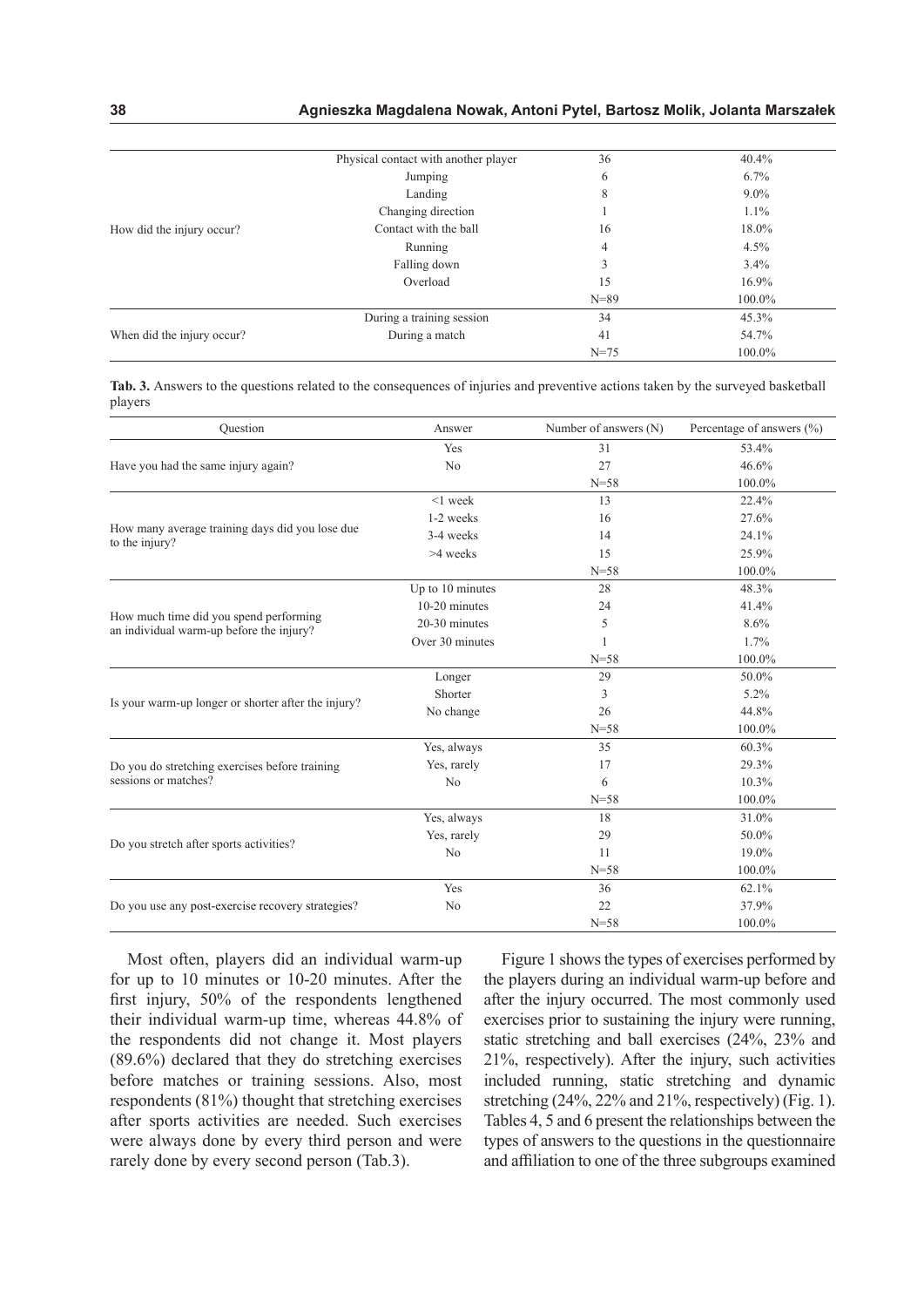(Tab. 4, Tab. 5, Tab. 6). The differences regarding stretching exercises performed before training sessions or matches between the players training up

to three times a week and those training four or more times a week were statistically significant ( $\chi$ 2 = 8.926,  $p = 0.012$ ,  $V = 0.392$ ) (Tab. 5).



**Fig. 1.** Types of exercises performed during an individual warm-up before and after the injury in young basketball players

|  | <b>Tab. 4.</b> Differences in answers to the questions between club players and amateur players |  |  |  |  |
|--|-------------------------------------------------------------------------------------------------|--|--|--|--|
|  |                                                                                                 |  |  |  |  |

|                                                                   | Club players $(n=28)$ | Amateur players<br>$(n=30)$ | $\chi^2$ | p     | Cramer's V |
|-------------------------------------------------------------------|-----------------------|-----------------------------|----------|-------|------------|
| Do you attend additional sports activities?                       |                       |                             |          |       |            |
| Yes                                                               | 7(25%)                | $6(20\%)$                   | 0.208    | 0.648 | 0.060      |
| No                                                                | 21(75%)               | 24 (80%)                    |          |       |            |
| How often do you change sports shoes?                             |                       |                             |          |       |            |
| Less often than once a season                                     | $3(11\%)$             | 4(14%)                      |          |       |            |
| Once a season                                                     | $14(50\%)$            | 19(63%)                     | 3.085    | 0.379 | 0.231      |
| Twice a season                                                    | 9(32%)                | 7(23%)                      |          |       |            |
| More than twice in the season                                     | 2(7%)                 | $0(0\%)$                    |          |       |            |
| How many average training days did you lose due to the<br>injury? |                       |                             |          |       |            |
| $0$ days                                                          | $0(0\%)$              | 1(3%)                       |          |       |            |
| Up to 7 days                                                      | 6(22%)                | 7(23%)                      | 6.921    | 0.140 | 0.345      |
| Up to 14 days                                                     | 7(25%)                | 8(27%)                      |          |       |            |
| Up to 30 days                                                     | 4(14%)                | 10(33%)                     |          |       |            |
| Over 30 days                                                      | 11(39%)               | 4(14%)                      |          |       |            |
| What kind of treatment did you have?                              |                       |                             |          |       |            |
| I treated the injury myself                                       | 6(21%)                | 13(43%)                     | 3.155    | 0.076 | 0.233      |
| I was treated by a physiotherapist                                | 22 (79%)              | 17(57%)                     |          |       |            |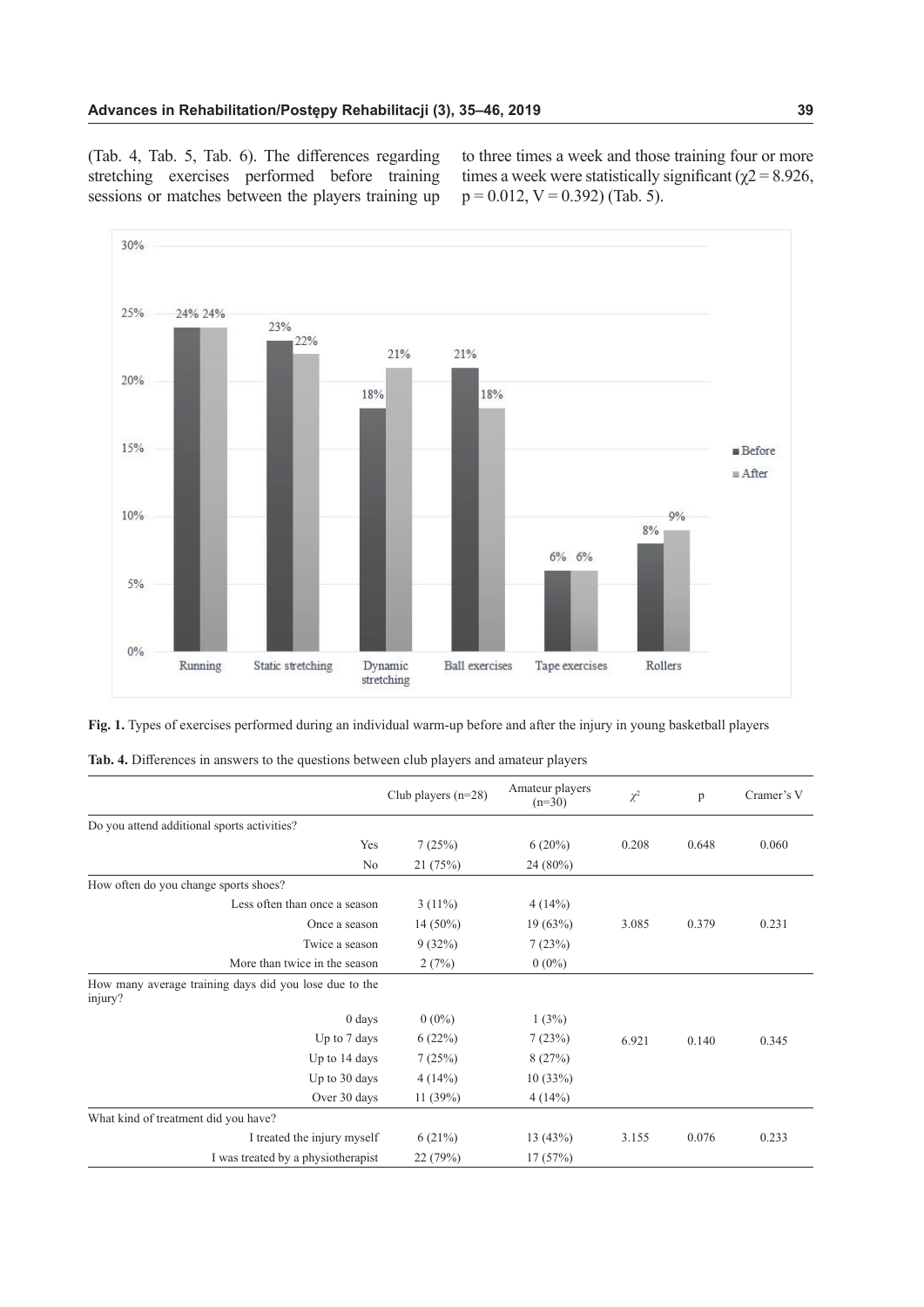| How much time did you spend performing an individual<br>warm-up before the injury? |           |           |       |       |       |
|------------------------------------------------------------------------------------|-----------|-----------|-------|-------|-------|
| Up to 10 minutes                                                                   | 12(43%)   | 16(53%)   |       |       |       |
| 10-20 minutes                                                                      | 13 (46%)  | 11 (37%)  | 1.871 | 0.600 | 0.180 |
| 20-30 minutes                                                                      | $3(11\%)$ | 2(7%)     |       |       |       |
| Over 30 minutes                                                                    | $0(0\%)$  | 1(3%)     |       |       |       |
| Is your warm-up longer or shorter after the injury?                                |           |           |       |       |       |
| Longer                                                                             | 12(43%)   | 17(57%)   |       |       |       |
| Shorter                                                                            | 1(4%)     | 2(6%)     | 1.744 | 0.418 | 0.173 |
| No change                                                                          | 15 (53%)  | 11(37%)   |       |       |       |
| Do you do stretching exercises before training sessions or<br>matches?             |           |           |       |       |       |
| Yes, always                                                                        | 19 (68%)  | 16(53%)   | 2.917 | 0.233 | 0.224 |
| Yes, rarely                                                                        | 8(28%)    | $9(30\%)$ |       |       |       |
| No                                                                                 | 1(4%)     | 5(17%)    |       |       |       |
| Do you think stretching after sports activities is needed?                         |           |           |       |       |       |
| Yes                                                                                | 22 (79%)  | 25 (83%)  | 0.214 | 0.644 | 0.061 |
| No                                                                                 | 6(21%)    | 5(17%)    |       |       |       |
| Do you stretch after sports activities?                                            |           |           |       |       |       |
| Yes, always                                                                        | 7(25%)    | 11(37%)   | 1.534 | 0.464 | 0.164 |
| Yes, rarely                                                                        | 16 (57%)  | 13(43%)   |       |       |       |
| No                                                                                 | 5(18%)    | 6(20%)    |       |       |       |
| Do you use any post-exercise recovery strategies?                                  |           |           |       |       |       |
| Yes                                                                                | 12 (43%)  | 10(33%)   | 0.558 | 0.455 | 0.098 |
| No                                                                                 | 16 (57%)  | 20(67%)   |       |       |       |
| Do you use orthopaedic support during the game?                                    |           |           |       |       |       |
| Yes                                                                                | 7(25%)    | 10(33%)   | 0.485 | 0.486 | 0.091 |
| N <sub>o</sub>                                                                     | 21 (75%)  | 20 (67%)  |       |       |       |
| Do you think that the injury you experienced reduced your<br>fitness?              |           |           |       |       |       |
| Yes                                                                                | 17(61%)   | 21 (70%)  | 0.317 | 0.574 | 0.075 |
| No                                                                                 | 11 (39%)  | $9(30\%)$ |       |       |       |

 $*$ p < 0.05

# **Tab. 5.** Differences in answers to the questions between players training up to 3 times a week and 4 or more times a week

|                                                                | Players training up to<br>3 times a week $(n=22)$ | Players training more<br>than 3 times a week<br>$(n=36)$ | $\chi^2$       | p     | Cramer's V |
|----------------------------------------------------------------|---------------------------------------------------|----------------------------------------------------------|----------------|-------|------------|
| Do you attend additional sports activities?                    |                                                   |                                                          |                |       |            |
| Yes                                                            | 7(32%)                                            | 6(7%)                                                    | 1.803          | 0.179 | 0.176      |
| No                                                             | 15(68%)                                           | 30(83%)                                                  |                |       |            |
| How often do you change sports shoes?                          |                                                   |                                                          |                |       |            |
| Less often than once a season                                  | 3(14%)                                            | $4(11\%)$                                                |                |       |            |
| Once a season                                                  | 15(68%)                                           | $18(50\%)$                                               | 3.224          | 0.358 | 0.236      |
| Twice a season                                                 | 4(18%)                                            | 12(33%)                                                  |                |       |            |
| More than twice in the season                                  | $0(0\%)$                                          | 2(6%)                                                    |                |       |            |
| How many average training days did you lose due to the injury? |                                                   |                                                          |                |       |            |
| $0 \, \text{days}$                                             | $0(0\%)$                                          | 1(3%)                                                    |                |       |            |
| Up to 7 days                                                   | 4(18%)                                            | 9(25%)                                                   |                |       |            |
| Up to 14 days                                                  | 7(32%)                                            | 8(22%)                                                   | 1.660<br>0.798 |       | 0.169      |
| Up to 30 days                                                  | 6(27%)                                            | 8(22%)                                                   |                |       |            |
| Over 30 days                                                   | 5(23%)                                            | 10(28%)                                                  |                |       |            |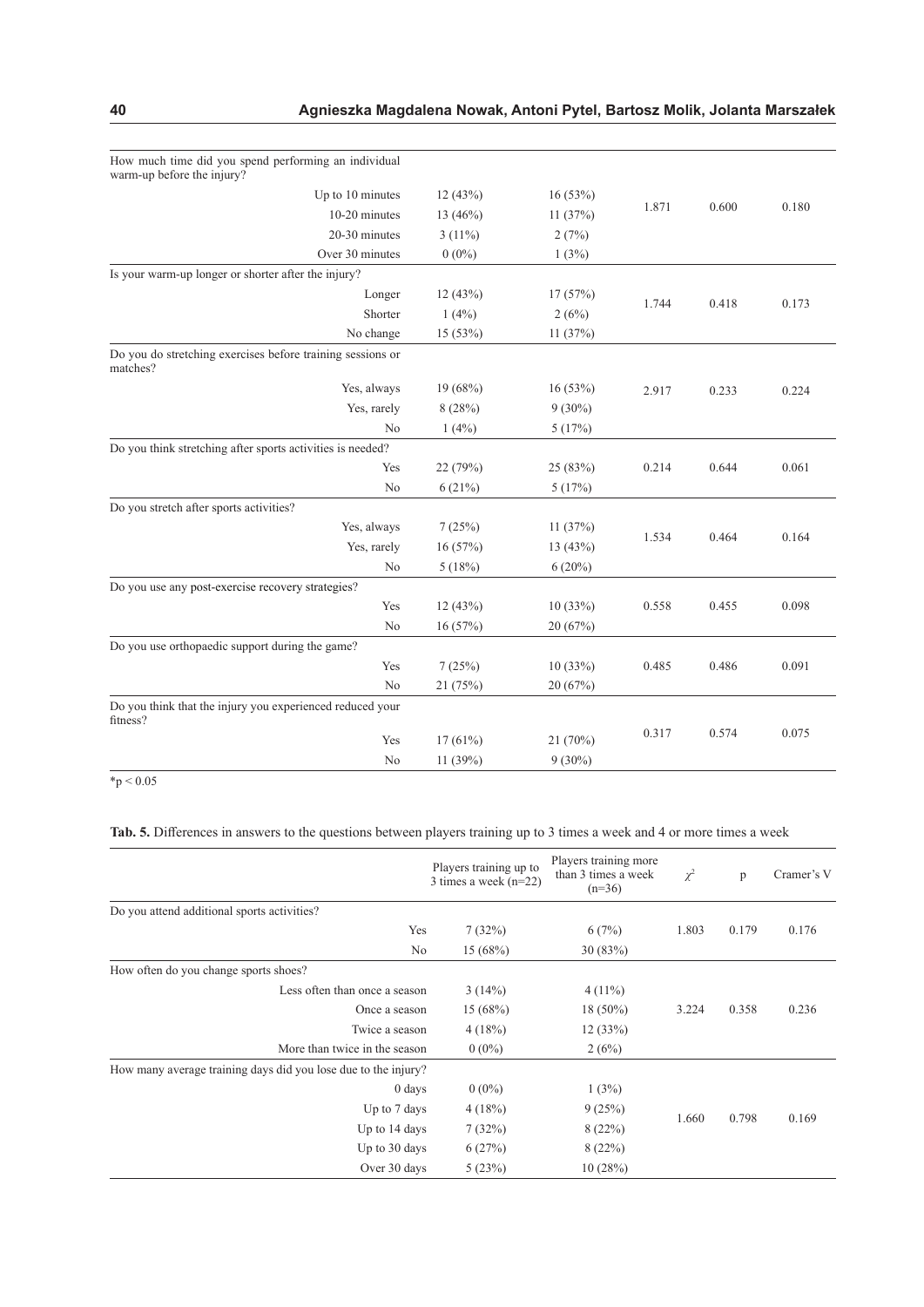# **Advances in Rehabilitation/Postępy Rehabilitacji (3), 35–46, 2019 41**

| What kind of treatment did you have?                                                |             |           |       |          |       |
|-------------------------------------------------------------------------------------|-------------|-----------|-------|----------|-------|
| I treated the injury myself                                                         | 7(32%)      | 12(33%)   | 0.014 | 0.905    | 0.016 |
| I was treated by a physiotherapist                                                  | 15(68%)     | 24 (67%)  |       |          |       |
| How much time did you spend performing an individual warm-<br>up before the injury? |             |           |       |          |       |
| Up to 10 minutes                                                                    | 14(64%)     | 14 (39%)  |       |          |       |
| 10-20 minutes                                                                       | 7(32%)      | 17(47%)   | 3.809 | 0.283    | 0.256 |
| 20-30 minutes                                                                       | 1(4%)       | $4(11\%)$ |       |          |       |
| Over 30 minutes                                                                     | $0(0\%)$    | 1(3%)     |       |          |       |
| Is your warm-up longer or shorter after the injury?                                 |             |           |       |          |       |
| Longer                                                                              | 10(46%)     | 19(53%)   | 0.385 | 0.825    | 0.081 |
| Shorter                                                                             | 1(4%)       | 2(6%)     |       |          |       |
| No change                                                                           | $11(50\%)$  | 15(41%)   |       |          |       |
| Do you do stretching exercises before training sessions or<br>matches?              |             |           |       |          |       |
| Yes, always                                                                         | 8(36%)      | 27 (75%)  | 8.926 | $0.012*$ | 0.392 |
| Yes, rarely                                                                         | 11 (50%)    | 6(17%)    |       |          |       |
| No                                                                                  | 3(14%)      | 3(8%)     |       |          |       |
| Do you think stretching after sports activities is needed?                          |             |           |       |          |       |
| Yes                                                                                 | 19 (86%)    | 28 (78%)  | 0.655 | 0.418    | 0.106 |
| No                                                                                  | 3(14%)      | 8 (22%)   |       |          |       |
| Do you stretch after sports activities?                                             |             |           |       |          |       |
| Yes, always                                                                         | 7(32%)      | 11(31%)   | 0.029 | 0.985    | 0.023 |
| Yes, rarely                                                                         | 11 $(50\%)$ | 18 (50%)  |       |          |       |
| No                                                                                  | 4(18%)      | 7(19%)    |       |          |       |
| Do you use any post-exercise recovery strategies?                                   |             |           |       |          |       |
| Yes                                                                                 | 8(36%)      | 14 (39%)  | 0.037 | 0.847    | 0.025 |
| No                                                                                  | 14(64%)     | 22(61%)   |       |          |       |
| Do you use orthopaedic support during the game?                                     |             |           |       |          |       |
| Yes                                                                                 | 6(27%)      | 11(31%)   | 0.071 | 0.790    | 0.035 |
| N <sub>o</sub>                                                                      | 16(73%)     | 25 (69%)  |       |          |       |
| Do you think that the injury you experienced reduced your<br>fitness?               |             |           |       |          |       |
| Yes                                                                                 | 13 (59%)    | 25 (69%)  | 0.925 | 0.336    | 0.127 |
| No                                                                                  | 9(41%)      | 11(31%)   |       |          |       |
|                                                                                     |             |           |       |          |       |

 $\frac{1}{2}$  + p < 0.05

# **Tab. 6.** Differences in answers to the questions between athletes playing on the surface adapted to basketball and other surfaces

|                                                                | Playing on the adapted<br>surface $(n=34)$ | Playing on<br>a different surface<br>$(n=24)$ | $\chi^2$       | p     | Cramer's V |
|----------------------------------------------------------------|--------------------------------------------|-----------------------------------------------|----------------|-------|------------|
| Do you attend additional sports activities?                    |                                            |                                               |                |       |            |
| Yes                                                            | 8(24%)                                     | 5(21%)                                        | 0.059          | 0.808 | 0.032      |
| N <sub>o</sub>                                                 | 26 (76%)                                   | 19(79%)                                       |                |       |            |
| How often do you change sports shoes?                          |                                            |                                               |                |       |            |
| Less often than once a season                                  | 5(15%)                                     | 2(8%)                                         |                |       |            |
| Once a season                                                  | 18 (53%)                                   | 15(63%)                                       | 2.148          | 0.542 | 0.192      |
| Twice a season                                                 | 9(26%)                                     | 7(29%)                                        |                |       |            |
| More than twice in the season                                  | 2(6%)                                      | $0(0\%)$                                      |                |       |            |
| How many average training days did you lose due to the injury? |                                            |                                               |                |       |            |
| $0 \, \text{days}$                                             | $0(0\%)$                                   | 1(4%)                                         |                |       |            |
| Up to 7 days                                                   | 7(20%)                                     | 6(25%)                                        |                |       |            |
| Up to 14 days                                                  | 8(24%)                                     | 7(29%)                                        | 8.010<br>0.091 |       | 0.372      |
| Up to 30 days                                                  | 6(18%)                                     | 8(34%)                                        |                |       |            |
| Over 30 days                                                   | 13 (38%)                                   | 2(8%)                                         |                |       |            |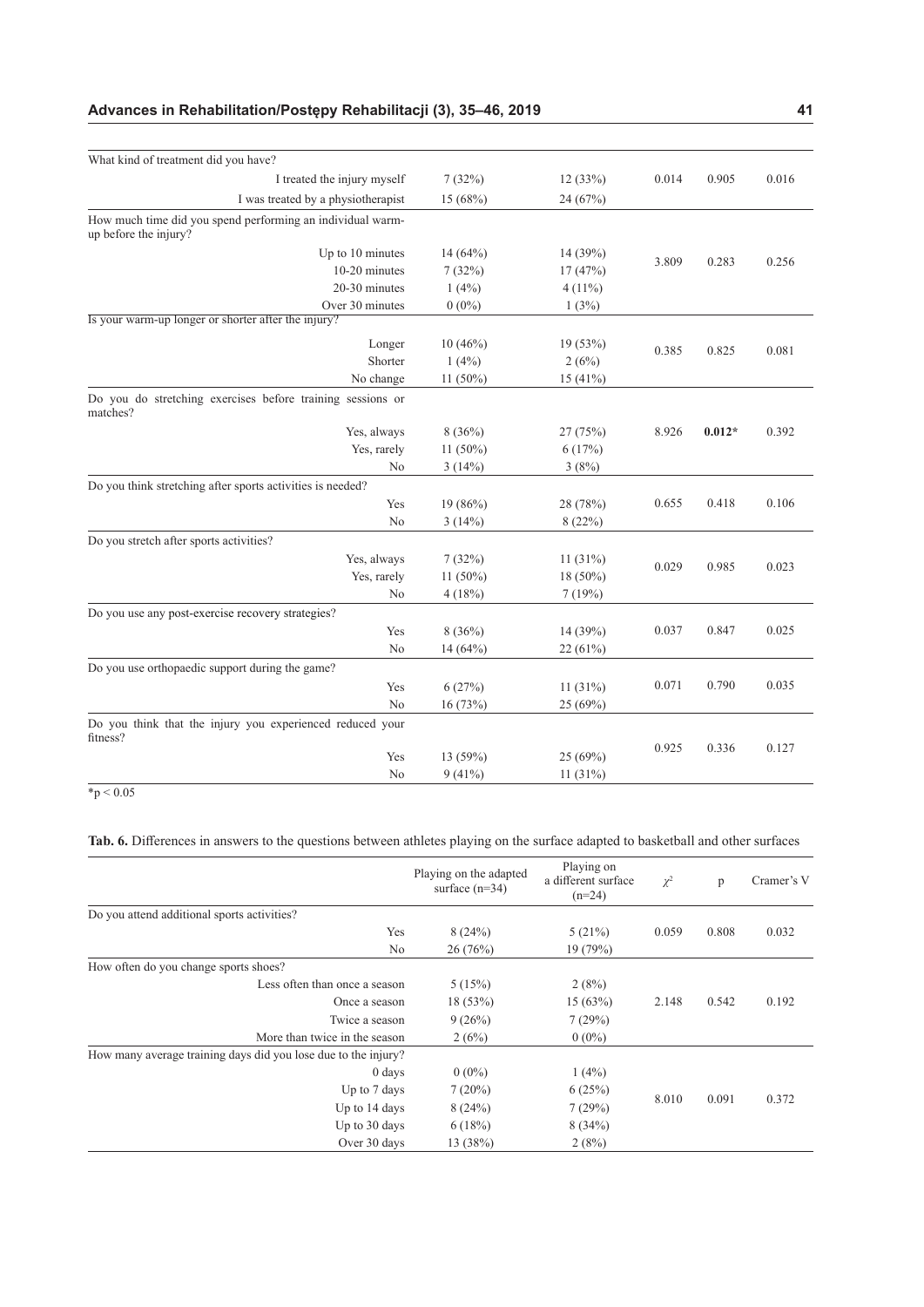| What kind of treatment did you have?                                               |            |            |       |       |       |
|------------------------------------------------------------------------------------|------------|------------|-------|-------|-------|
| I treated the injury myself                                                        | 10(29%)    | 9(37%)     | 0.418 | 0.518 | 0.085 |
| I was treated by a physiotherapist                                                 | 24 (71%)   | 15(63%)    |       |       |       |
| How much time did you spend performing an individual<br>warm-up before the injury? |            |            |       |       |       |
| Up to 10 minutes                                                                   | 15(44%)    | 13(54%)    |       |       |       |
| 10-20 minutes                                                                      | 15(44%)    | 9(38%)     | 2.802 | 0.423 | 0.220 |
| 20-30 minutes                                                                      | 4(12%)     | 1(4%)      |       |       |       |
| Over 30 minutes                                                                    | $0(0\%)$   | 1(4%)      |       |       |       |
| Is your warm-up longer or shorter after the injury?                                |            |            |       |       |       |
| Longer                                                                             | $17(50\%)$ | $12(50\%)$ |       |       |       |
| Shorter                                                                            | 1(3%)      | 2(8%)      | 0.882 | 0.643 | 0.123 |
| No change                                                                          | 16(47%)    | 10(42%)    |       |       |       |
| Do you do stretching exercises before training sessions<br>or matches?             |            |            |       |       |       |
| Yes, always                                                                        | 23 (68%)   | $12(50\%)$ | 5.080 | 0.079 | 0.296 |
| Yes, rarely                                                                        | 10(29%)    | 7(29%)     |       |       |       |
| No                                                                                 | 1(3%)      | 5(21%)     |       |       |       |
| Do you think stretching after sports activities is needed?                         |            |            |       |       |       |
| Yes                                                                                | 28 (82%)   | 19 (79%)   | 0.093 | 0.760 | 0.040 |
| No                                                                                 | 6(18%)     | 5(21%)     |       |       |       |
| Do you stretch after sports activities?                                            |            |            |       |       |       |
| Yes, always                                                                        | 10(29%)    | 8(33%)     | 0.494 | 0.781 |       |
| Yes, rarely                                                                        | 18 (53%)   | 11 $(46%)$ |       |       | 0.093 |
| No                                                                                 | 6(18%)     | 5(21%)     |       |       |       |
| Do you use any post-exercise recovery strategies?                                  |            |            |       |       |       |
| Yes                                                                                | 13 (38%)   | 9(37%)     | 0.003 | 0.955 | 0.007 |
| No                                                                                 | 21 (62%)   | 15 (63%)   |       |       |       |
| Do you use orthopaedic support during the game?                                    |            |            |       |       |       |
| Yes                                                                                | 8(24%)     | 9(3%)      | 1.325 | 0.250 | 0.151 |
| No                                                                                 | 26 (76%)   | 15(63%)    |       |       |       |
| Do you think that the injury you experienced reduced your<br>fitness?              |            |            |       |       |       |
| Yes                                                                                | 21(62%)    | 17(71%)    | 0.324 | 0.569 | 0.075 |
| No                                                                                 | 13 (38%)   | 7(29%)     |       |       |       |

 $*_{p} < 0.05$ 

#### **Discussion**

The purpose of this study was to characterize injuries in youth basketball based on the knowledge of young players.

The most frequent injuries received by young basketball players were lower limb injuries (54%), including ankle sprains (33.9%), while 53% of the respondents experienced the same type of the injury again. The most common injury was ankle joint injury. The results of this research are reflected in the reports of other scientists  $[4,5,8,9,10,14,15]$ . The most common situation in which the injury occurred was physical contact with another player, mainly in the offensive action (40%). Other researchers indicated that lower limb injuries most often occurred when landing (after a jump) on an uneven surface, e.g. on the foot of another player [4,5,10,11,16] and during changes in the direction of dribbling (49%) [9,10]. In the current study, the participants were asked about injuries picked up at the time of landing and injuries caused by physical contact with another player; however, they were not asked if physical contact occurred when jumping, landing or in other situations. Previous studies confirmed that injuries in adults were more frequent during matches than training sessions [5,16]. Additionally, there were studies that indicated more frequent injuries in adolescents during training sessions [8,10]. Meeuwisse et al. [5] and Dick et al. [16] examined adult basketball players [5,16]. López González et al. [10] studied individuals aged 8-34 [10], while Pasanen et al. focused on players aged 14.8 ( $\pm$  1.5) [8].

McKay et al. [11] studied professional and amateur basketball players in terms of assessing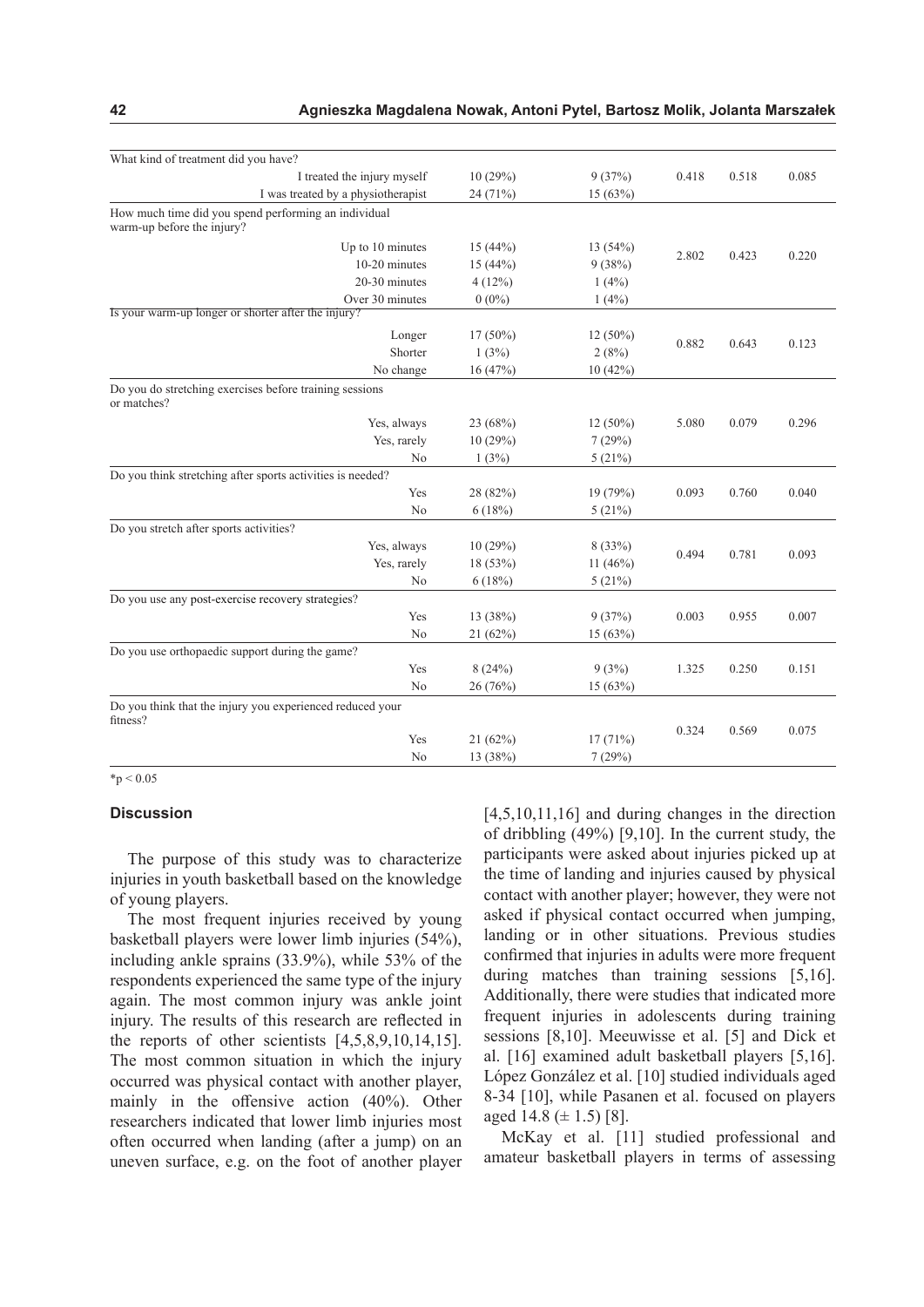factors affecting an increased number of ankle sprains. It was noted that after an ankle injury, a player was 5 times more likely to have another injury of the same joint. As many as 45% of reinjuries occurred when the player landed on the foot of another player and it was the most common mechanism of ankle injury. In the literature, no statistically significant differences were found between injured and non-injured players in terms of age, body weight, body height, warm-up applied before the game, player position on the court and the price of shoes in which the athletes played [13]. Meeuwisse et al. [5] emphasized a higher probability of a reinjury after a primary injury of the same body area [5]. McKay et al. [11] observed that players using basketball shoes with an airbag under the heel (Air technology) experienced 4.3 times more frequent ankle injuries than those using shoes without air system [11]. Therefore, in the context of injury prevention, it may be recommended to pay attention to the construction of the soles in game shoes.

It is important to consider a possibility of minimizing the frequency of ankle sprains. One of the universal methods to protect against re-injury is the ankle stabilizer. In the study group, 25.4% of the players used orthopaedic support during the game. A study conducted by McGuine et al. [17] shows that wearing a tied stabilizer while playing basketball decreases the number of injuries but does not affect the severity of the damage if this injury happens [17]. There was also a trend toward ankle tape decreasing the risk of ankle injury in players with a history of ankle injury [11]. Another scientific report indicated that elite players generally wear mid- or high-top sneakers (designed to protect the ankle) and tape their ankles or wear braces [4]. For years, the basketball environment has been convinced that shoes reaching above the ankle joint prevent twisting of the ankle. In his research, Bishop showed that there were no statistically significant differences in inversion of the foot in a shoe with a high or low top [18]. Barrett et al. [19] indicated that there were no significant differences between the groups wearing low and high shoes while playing basketball when it came to injury incidence and severity [19]. Other researchers observed that despite wearing stabilizers or high-top shoes, players quite often experienced ankle injuries and it was advisable to conduct clinical and biomechanical studies to improve protection with a shoe and

ankle-based equipment [4]. In the prevention of ankle injuries in sport, proprioceptive training is often used. Riva et al. [12] demonstrated that deep proprioceptive training involving exercises on unstable surfaces and single limb stance with closed eyes reduced the risk of ankle injuries by as much as 81% during the 6 years of study duration [12]. Eils et al. [20] undertook to develop an ankle injury prevention program, based on deep proprioception, and achieved a 65% reduction in the injuries of this joint and improvement in foot position sense [14]. Bonato et al. [21] conducted a warm-up based on neuromuscular training of their own body weight and obtained a significant reduction in lower limb injuries in female elite basketball players [21].

In the current study, it was observed that the differences between players training up to three times a week in terms of stretching before training sessions or matches were statistically significant  $(\gamma 2 = 8.926, p = 0.012, V = 0.392)$ . These groups are different, and one would suppose that doing stretching exercises before sports activities may be an important factor in the prevention of injuries. During an individual warm-up, over 90% of the respondents declared that they performed a set consisting of the exercises shown in Fig. 1. The influence of stretching on injuries in athletes was often studied in the literature. Positive effects of dynamic stretching on the maximum jump and negative effects of static stretching were demonstrated [22,23]. It was proved that players who did not perform stretching exercises before the match were 2.6 times more likely to sustain ankle injuries [11]. On the other hand, the results from studies by Herman et al. [24] showed that a sport-specific warm-up consisting of stretching, balance exercises and agility exercises repeated over a three-month period may reduce the number of lower limb injuries [24]. Other researchers showed that adequate muscle length is particularly important in sports in which athletes use muscle work in a stretch-shortening cycle. It was proved that ensuring proper muscle stretching can protect athletes against injuries of the musculoskeletal units [25,26]. Subsequent studies assessed the effects of neuromuscular training on the risk of injuries. Gilchrist et al. [27] introduced a training program performed three times a week that included a warmup, plyometric exercises and agility exercises for football players. The authors observed a reduction in non-contact anterior cruciate ligament (ACL)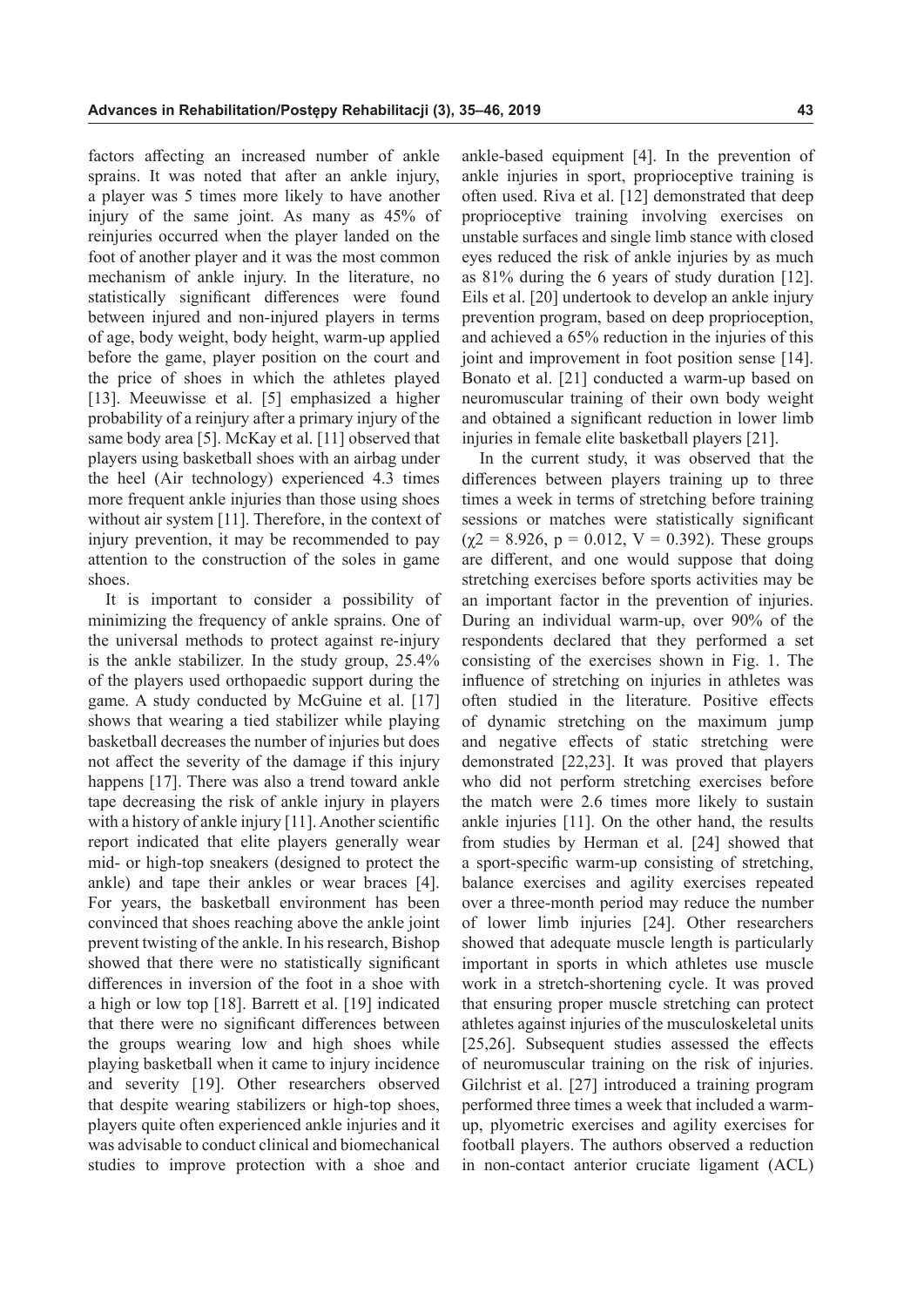injuries in the study group [27]. Emery et al. [28] and Riva et al. [12] used training on unstable surfaces to improve the balance of basketball players, thus achieving a reduction in injuries in this group [12,28]. When it comes to injury prevention training, it is also useful to learn the technique of correct movement. Hewett [29] introduced a 6-week training program for female athletes from American college sports associations. During this program, the players learned the correct jumping and landing technique. It turned out that thanks to the program, the players experienced fewer knee injuries [29].

In the case of the correlation between the quantity of training sessions a week and the number of injuries, it can be suspected that the higher the number of sessions a week, the greater the risk of injury and strain of the body, especially in youth sports, when the musculoskeletal system is just developing. In the current study, no correlations were found between the answers to the questions about behavioural changes related to the injury experienced or post-exercise recovery in terms of the frequency of playing basketball in a week. Caparrós et al. [30], who analysed data regarding the Spanish top professional league for seven years, noted a strong correlation between the number of training sessions, matches and time spent on the court in terms of the number of injuries among players [30]. In the present research, the respondents were neither adults nor experienced players from the highest national league, and slightly more than half of them (51.7%) played basketball as amateurs.

According to our own observations and the literature, injuries can exclude players from training for a long time [4,5,8,11] and serious injuries sometimes force them to end their careers [4,5]. Therefore, injury prevention is so important. In youth sport, coaches do not usually have time or proper training facilities (place and equipment for training) to implement measures to prevent injuries. They focus on technical skills and fitness preparation. Often, coaches of children and adolescents are young and inexperienced, and they do not have adequate knowledge in the field of injury prevention and training planning to allocate time resources to injury prevention. Preparing a player for hard training in professional sport is even more important. One of the ideas that could help basketball coaches to prevent injuries could be to implement ready-made standardized training developed by specialists. No scientific reports were found on this subject, but one

can be inspired by FIFA  $11+$  program performed by the International Federation of Association Football (FIFA) [31]. Another program created for football that can also help players of various other sports is a program aimed at knee ligament injury prevention (Prevent injury and Enhance Performance – PEP). It consists of five parts such as a running warmup, strengthening exercises, plyometric exercises, agility exercises and stretching [32].

The above reports indicated a positive impact of FIFA 11+ or PEP programs. Therefore, it would be reasonable to create a preventive program for young basketball players as well. This would facilitate coaches' work and reduce the number of injuries in basketball. Education of young basketball players is important in relation to injury prevention and how to deal with them. Perhaps it is worth introducing an educational program on the prevention of injuries in basketball also among coaches working with children and adolescents. It is necessary to develop a unified educational system on the prevention of injuries among young basketball players and on how to proceed when the injury has already occurred.

### *Limitations and recommendations for future studies*

A small number of respondents (after dividing into groups) and the lack of information about training experience of the players were a limitation of this study. In future studies, it would be useful to monitor the incidence of injuries in young basketball players during each tournament as well as in a training period. Such studies should include sports equipment (e.g. type of footwear), type of surface, time and methods of stretching or frequency of using post-exercise recovery (appropriate rest intervals between training sessions/matches and electrotherapy). In addition, it is recommended to monitor injuries among young basketball players depending on the position on the court, as suggested by other authors [5,10]. Since preventive measures need to be implemented, it is necessary to know what actions basketball players perform before, during and after training in order to prevent injuries. Moreover, it is fundamental to know what players and coaches do if any injury occurs.

# **Conclusions**

To sum up, basketball is a contact and injuryprone sport in which players usually sustain lower limb injuries, i.e. ankle injuries, when playing one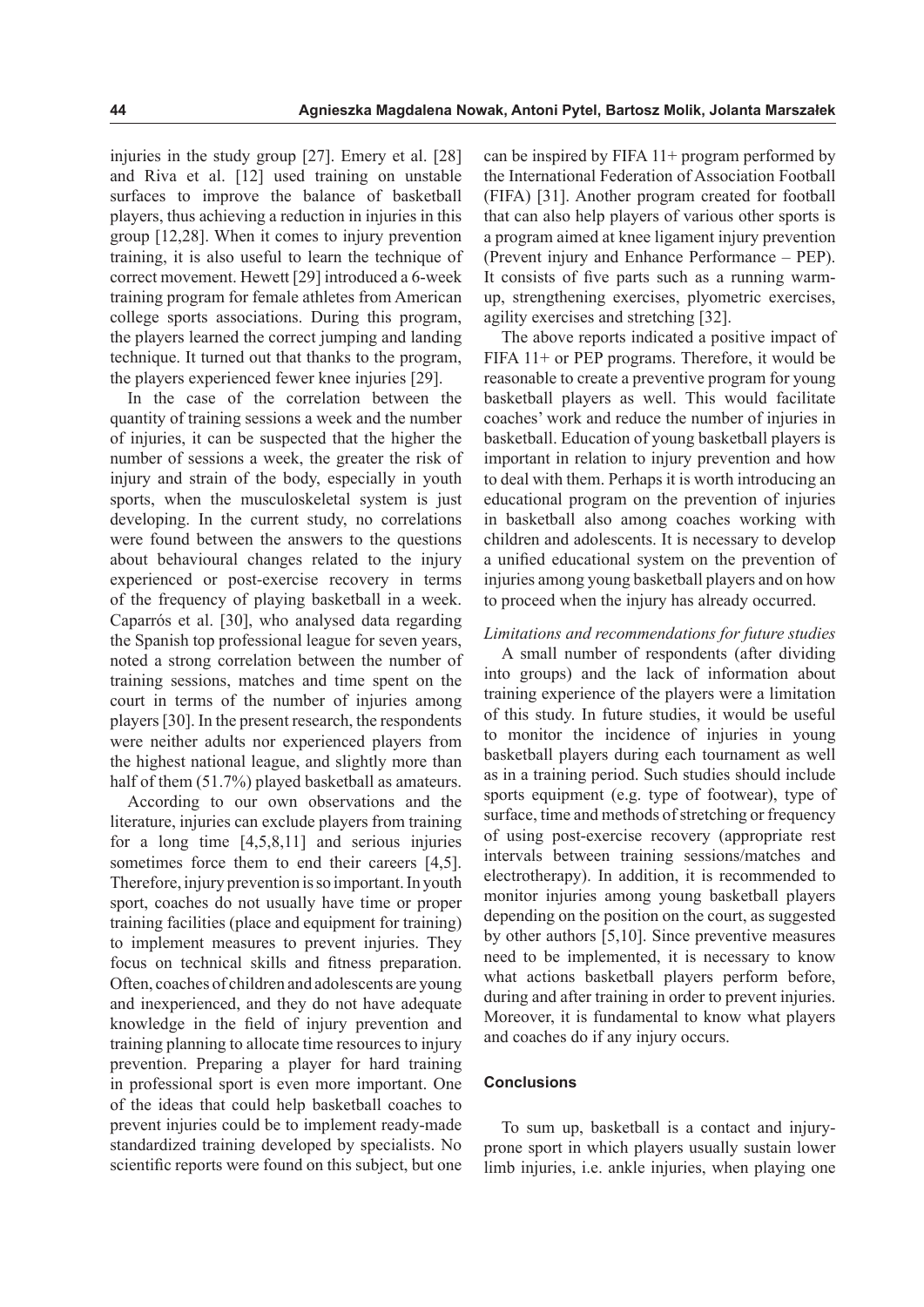on one (physical contact with a player from the opposite team). The use of stretching exercises and post-exercise recovery strategies (appropriate rest)

can be an important factor limiting the occurrence of injuries in young basketball players. Moreover, it is necessary to continue research in this area.

### **References**

- 1. Delextrat A, Cohen D. Strength, power, speed, and agility of women basketball players according to playing position. JSCR. 2009;23(7):1974-81.
- 2. Abdelkrim N, Chaouachi A, Chamari K, Chtara M, Castagna C. Positional role and competitive-level differences in elite-level men's basketball players. JSCR. 2010;24(5):1346–55.
- 3. Scanlan AT, Tucker PS, Dalbo VJ. A comparison of linear speed, closed-skill agility, and open-skill agility qualities between backcourt and frontcourt adult semiprofessional male basketball players. JSCR. 2014;28(5):1319–27.
- 4. Drakos MC, Domb B, Starkey C, Callahan L, Allen AA. Injury in the National Basketball Association: a 17-year overview. Sports Health. 2010;2(4):284-90.
- 5. Meeuwisse WH, Sellmer R, Hagel BE. Rates and risks of injury during intercollegiate basketball. Am J Sports Med. 2003;31(3):379-85.
- 6. Lewis M. It's a hard-knock life: game load, fatigue, and injury risk in the National Basketball Association. J Athl Training. 2018;53(4):000–000.
- 7. Meeusen R, Duclos M, Foster C, Fry A, Gleeson M, Nieman D, et al. Prevention, diagnosis and treatment of the overtraining syndrome: Joint consensus statement of the European College of Sport Science (ECSS) and the American College of Sports Medicine (ACSM). EJSS. 2013;45(1):1-24.
- 8. Pasanen K, Ekola T, Vasankari T, Kannus P, Heinonen A, Kujala UM, et al. High ankle injury rate in adolescent basketball: A 3-year prospective follow-up study. Scand J Med Sci Sports*.* 2017;27(6):643–9.
- 9. Ellapen TJ, Narsigan S, Essack FM, Jugroop P, Macrae NA, Milne J, et al. Prevalence of basketball-related musculoskeletal injuries among university players. African Journal for Physical, Health Education, Recreation and Dance. 2012;18(2):308-16.
- 10. López González L, Rodríguez Costa I, Palacios Cibrián A. Injury incidence rate among amateur basketball players. Revista Internacional de Medicina y Ciencias de la Actividad Física y el Deporte. 2017;17(66):299-316.
- 11. McKay G, Goldie P, Payne W, Oakes B. Ankle injuries in basketball: injury rate and risk factors. Br J Sports Med. 2001;35(2):103–8.
- 12. Riva D, Bianchi R, Rocca F, Mamo C. Proprioceptive training and injury prevention in a professional men's basketball team: a six-year prospective study. JSCR. 2016;30(2):461–75.
- 13. Bijur PE, Trumble A, Harel Y, Overpeck MD, Jones D, Scheidt PC. Sports and recreation injuries in US children and adolescents. Arch Pediatr Adolesc Med. 1995;149(9):1009-16.
- 14. Randazzo C, Nelson NG, McKenzie LB. Basketball-related injuries in school-aged children and adolescents in 1997–2007. Pediatrics. 2010;126(4):727-33.
- 15. McCarthy MM, Voos JE, Nguyen JT, Callahan L, Hannafin JA. Injury profile in elite female basketball athletes at the Women's National Basketball Association Combine. Am J Sports Med. 2013;41(3):645-51.
- 16. Dick R, Hertel J, Agel J, Grossman J, Marshall S. Descriptive Epidemiology of Collegiate Men's Basketball Injuries: National Collegiate Athletic Association Injury Surveillance System, 1988–1989 Through 2003–2004. J Athl Train. 2007;42(2):194–201.
- 17. McGuine TA, Brooks A, Hetzel S. The Effect of Lace-up Ankle Braces on Injury Rates in High School Basketball Players. Am J Sports Med. 2011;39(9):1840-8.
- 18. Bishop JL, Nurse MA, Bey MJ. Do high-top shoes reduce ankle inversion? A dynamic x-ray analysis of aggressive cutting in a high-top and low-top shoe. Footwear Science. 2014;6(1):21–6.
- 19. Barrett JR, Tanji JL, Drake C, Fuller D, Kawasaki RI, Fenton RM. High- versus low-top shoes for the prevention of ankle sprains in basketball players. A prospective randomized study. Am J Sports Med. 1993;21(4):582-5.
- 20. Eils E, Schröter RM, Gerss J, Dieter R. Multistation proprioceptive exercise program prevents ankle injuries in basketball. Med Sci Sports Exerc. 2010;42(11):2098-105.
- 21. Bonato M, Benis R, La Torre A. Neuromuscular training reduces lower limb injuries in elite female basketball players. A cluster randomized controlled trial. Scand J Med Sci Sports. 2018;28(4):1451–60.
- 22. Meerits T, Bacchieri S, Pääsuke M, Ereline J, Cicchella A, Gapeyeva H. Acute effect of static and dynamic stretching on tone and elasticity of hamstring muscles and on vertical jump performance in track-and-field athletes. Acta Kinesiologiae Universitatis Tartuensis. 2014;20:48–59.
- 23. Galazoulas C. Acute effects of static and dynamic stretching on the sprint and countermovement jump of basketball players. JPES. 2017;17(1):219-23.
- 24. Herman K, Barton C, Malliaras P, Morrissey D. The effectiveness of neuromuscular warm-up strategies, that require no additional equipment, for preventing lower limb injuries during sports participation: a systematic review. BMC Med. 2012;10:75.